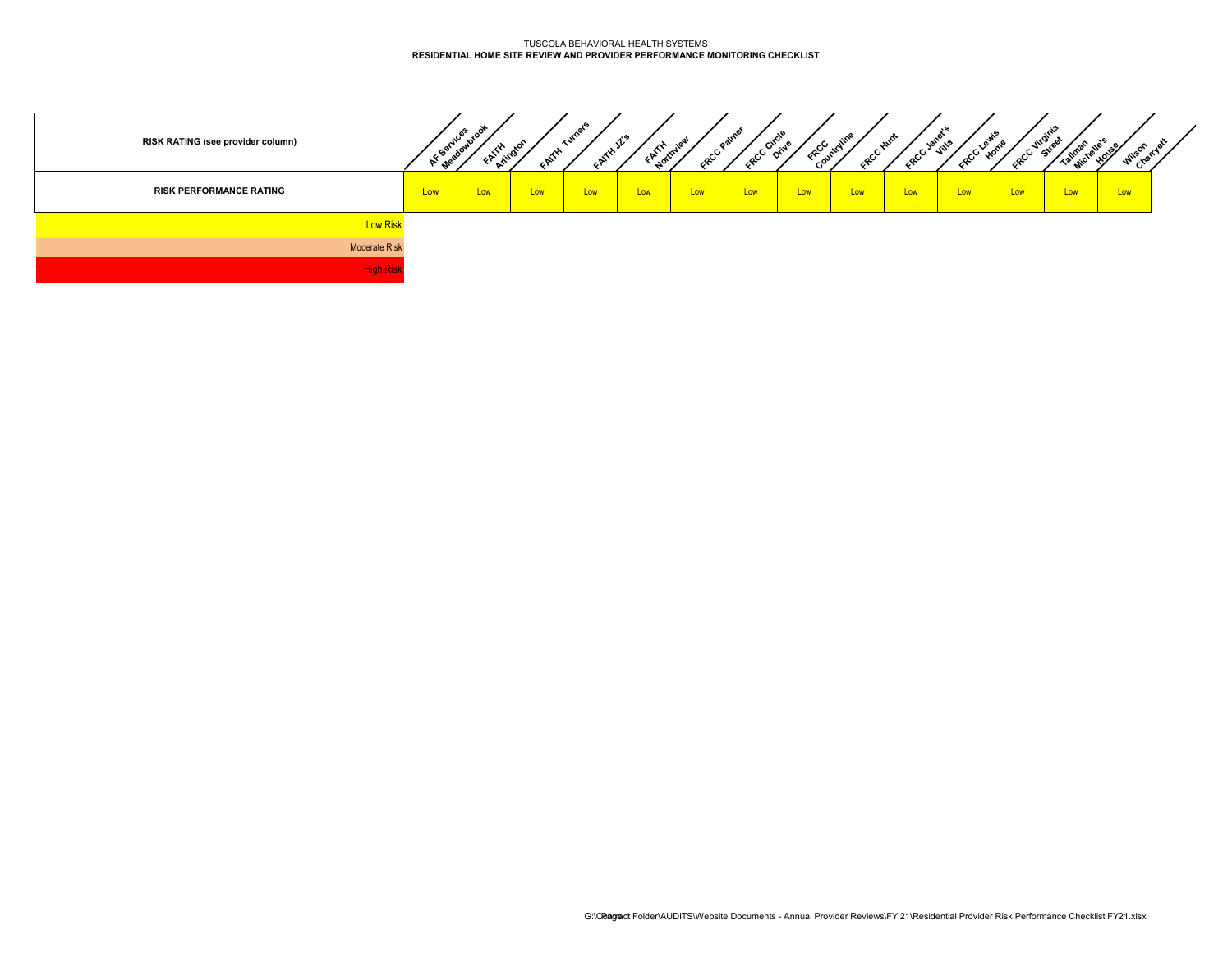**RISK RATING (see provider column)**

AF Services avec of **FAITH Arlington FAITH Turners FAITH JZ's FAITH Northview FRCC Paines FRCC Circle FRCC Countryline FRCC Hunt FRCC Janet's Home Contribution According to the Charles Associates**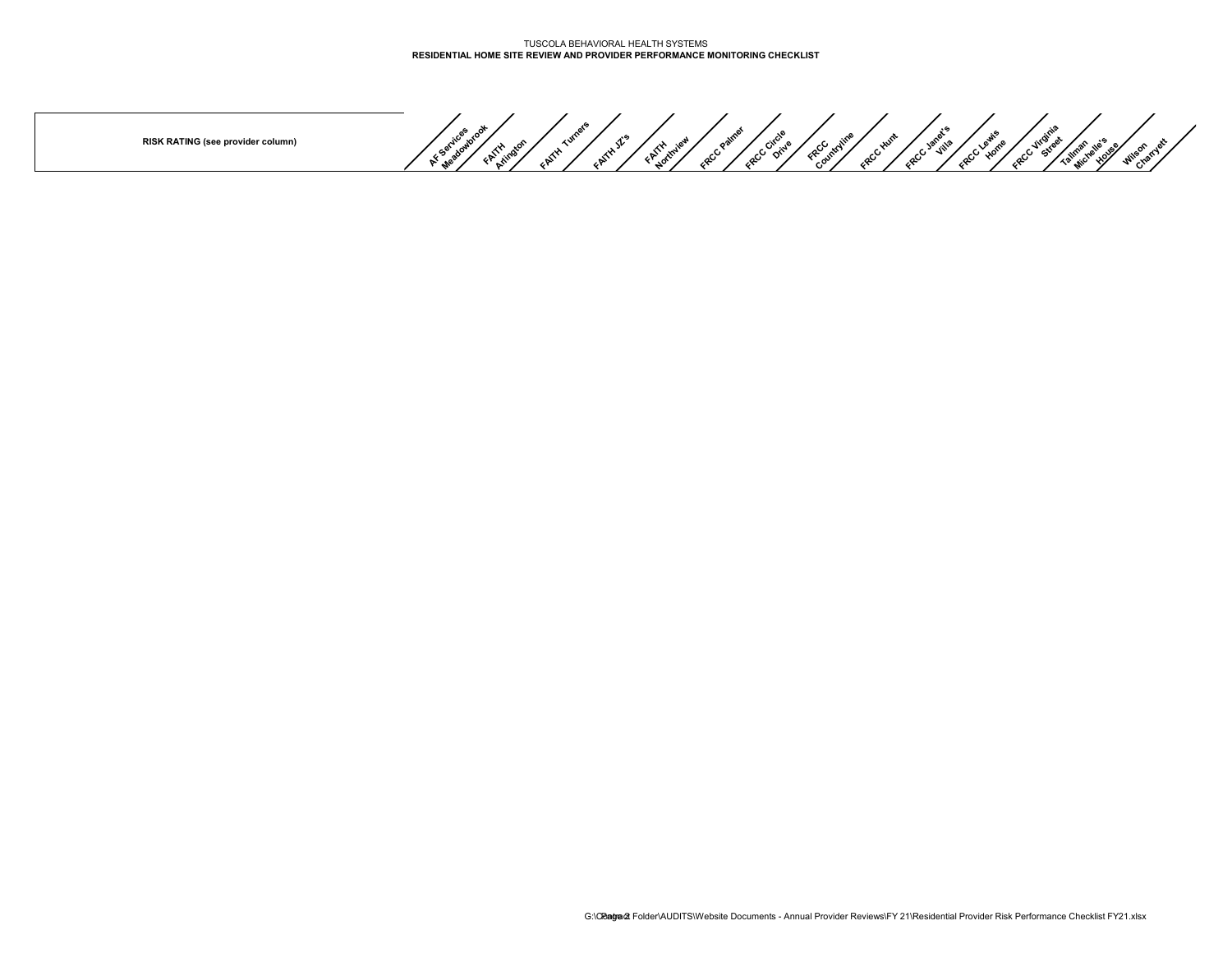**RISK RATING (see provider column)**

AF Services avec of **FAITH Arlington FAITH Turners FAITH JZ's FAITH Northview FRCC Paines FRCC Circle FRCC Countryline FRCC Hunt FRCC Janet's Home Contribution According to the Charles Associates**